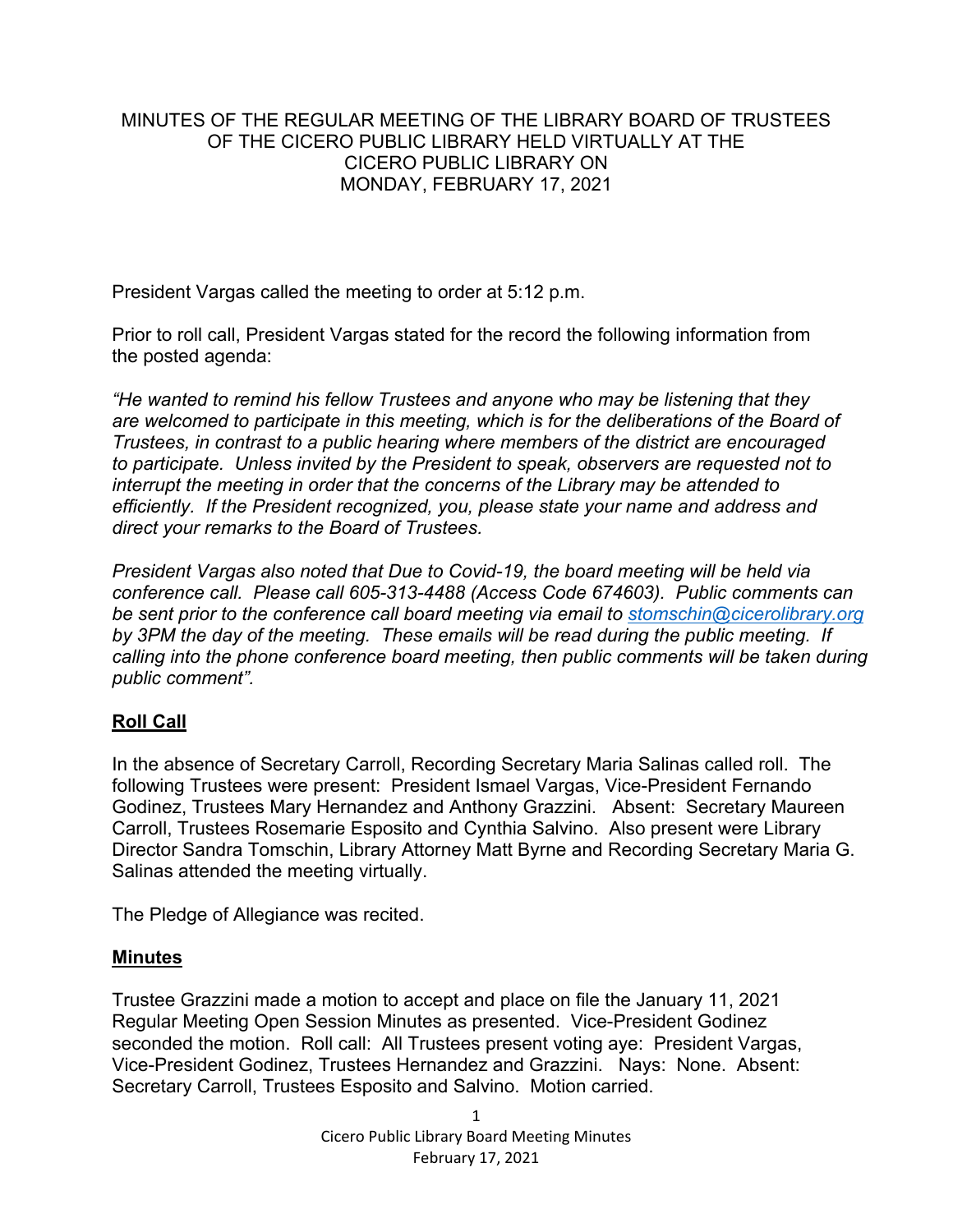# **Bills**

Trustee Hernandez made a motion to pay the February 2021 bills as presented. Vice-President Godinez seconded the motion. Roll call: All Trustees present voting aye: President Vargas, Vice-President Godinez, Trustees Hernandez and Grazzini. Nays: None. Absent: Secretary Carroll, Trustees Esposito and Salvino. Motion carried.

#### **Salaries**

Vice-President Godinez made a motion to pay the February 2021salaries as presented. Trustee Hernandez seconded the motion. Roll call: All Trustees present voting aye: President Vargas, Vice-President Godinez, Trustees Hernandez and Grazzini. Nays: None. Absent: Secretary Carroll, Trustees Esposito and Salvino. Motion carried.

#### **Administrative Director's Report**

Library Director Sandra Tomschin reported that they have re-opened the library without a need for an appointment, noting it was the first step in resuming normal services to the public. She noted that the Per Capita Grant has been completed and submitted and was excited for 2021 and what it may bring to the library.

Library Director Sandra Tomschin reported that there were no Covid-19 related issues last month and continued with following safety protocols with social distancing and keeping all areas clean and sanitized. She also noted that curb-side pick-up continued to be the busiest of the library's operations and was very pleased with the results. She noted that regular students visit the library every day and was pleased that the library remains a key asset to the community.

Library Director Sandra Tomschin also reported on the plans for celebrating the library's 100<sup>th</sup> anniversary and was planning a "Murder at the Library Dinner" in September or October, depending on the status of the current pandemic. She disseminated packets of teas that were created by staff to the Trustees and indicated they would also be disseminated to the patrons at curb-side pick-ups. She also reported on the building assessment analysis that was currently underway, noting that the architects have made several on-site visits for inspections and interviewing with staff. She noted she would present their findings at the next library meeting in March.

Library Director Sandra Tomschin also briefed the Trustees on the 2021 budget draft for the library. She discussed the various budget line items that involved the library. She said the budget was short approximately \$ 100,000.00 due to recent decline in revenue and that spending cuts would be made. She also noted that health insurance was very expensive and the accountant recommended to continue searching for grant opportunities. She indicated she was proposing a budget without salary increases this year, however, would comply with the minimum wage act and noted some employees would receive a salary increase as required by law. She also noted that none of the staff members missed any salary payment during the 2020 calendar year. She also noted it wouldn't be feasible to increase taxes on a community that was highly impacted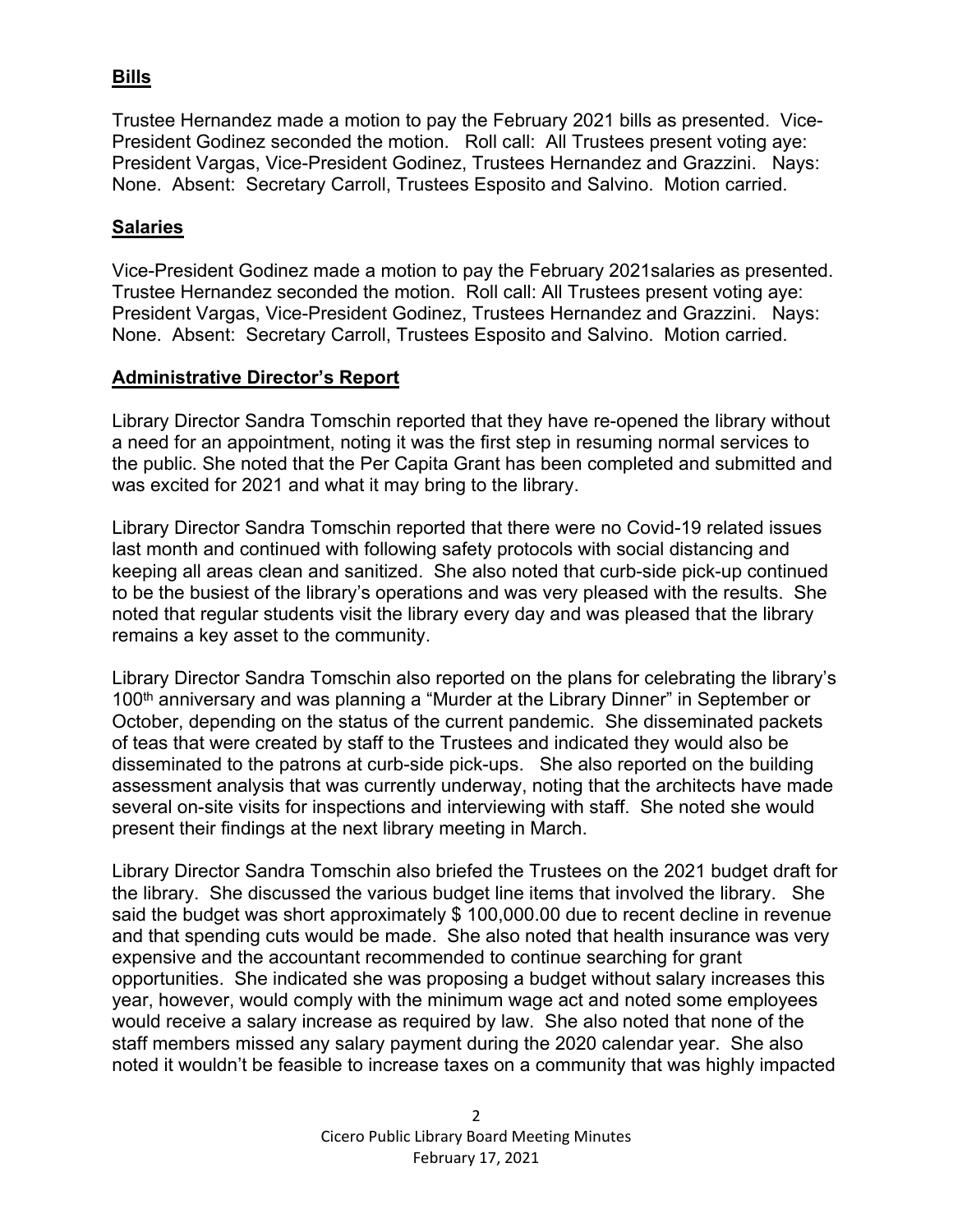by Covid-19. She noted the library did receive a \$ 5,000.00 grant from the state and noted it would offset some of the expenses that were incurred due to Covid-19.

Library Director Sandra Tomschin briefed the Trustees on the many issues she has found with the current Employee Policy Manual/Employee Handbook. She reported she would start the process of reviewing, updating and revising many policies. She indicated she would like to work on a new policy regarding taking time off the day before or after a holiday.

Trustee Grazzini made a motion to accept the Library Director's Report as presented and place on file. Vice-President Godinez seconded the motion. Roll call: All Trustees present voting aye: President Vargas, Vice-President Godinez, Trustees Hernandez and Grazzini. Nays: None. Absent: Secretary Carroll, Trustees Esposito and Salvino. Motion carried.

### **Department Reports**

Trustee Hernandez made a motion to accept the reports for the Circulation Department as presented and place on file. Vice-President Godinez seconded the motion. Roll call: All Trustees present voting aye: President Vargas, Vice-President Godinez, Trustees Hernandez and Grazzini. Nays: None. Absent: Secretary Carroll, Trustees Esposito and Salvino. Motion carried.

Vice-President Godinez made a motion to accept the reports for the Technical Services Department as presented and place on file. Trustee Hernandez seconded the motion. Roll call: All Trustees present voting aye: President Vargas, Vice-President Godinez, Trustees Hernandez and Grazzini. Nays: None. Absent: Secretary Carroll, Trustees Esposito and Salvino. Motion carried.

Trustee Grazzini made a motion to accept the reports for the Reference Department as presented and place on file. Vice-President Godinez seconded the motion. Roll call: All Trustees present voting aye: President Vargas, Vice-President Godinez, Trustees Hernandez and Grazzini. Nays: None. Absent: Secretary Carroll, Trustees Esposito and Salvino. Motion carried.

Trustee Hernandez made a motion to accept reports for the Youth Services Department as presented and place on file. Vice-President Godinez seconded the motion. Roll call: All Trustees present voting aye: President Vargas, Vice-President Godinez, Trustees Hernandez and Grazzini. Nays: None. Absent: Secretary Carroll, Trustees Esposito and Salvino. Motion carried.

#### **Correspondence**

Library Director Tomschin reported that the library received a certificate from the United States Census thanking the library for participating and their collaboration with the assisting with the 2020 Census.

Trustee Grazzini made a motion to accept the correspondence as presented and place on file. Vice-President Godinez seconded the motion. Roll call: All Trustees present